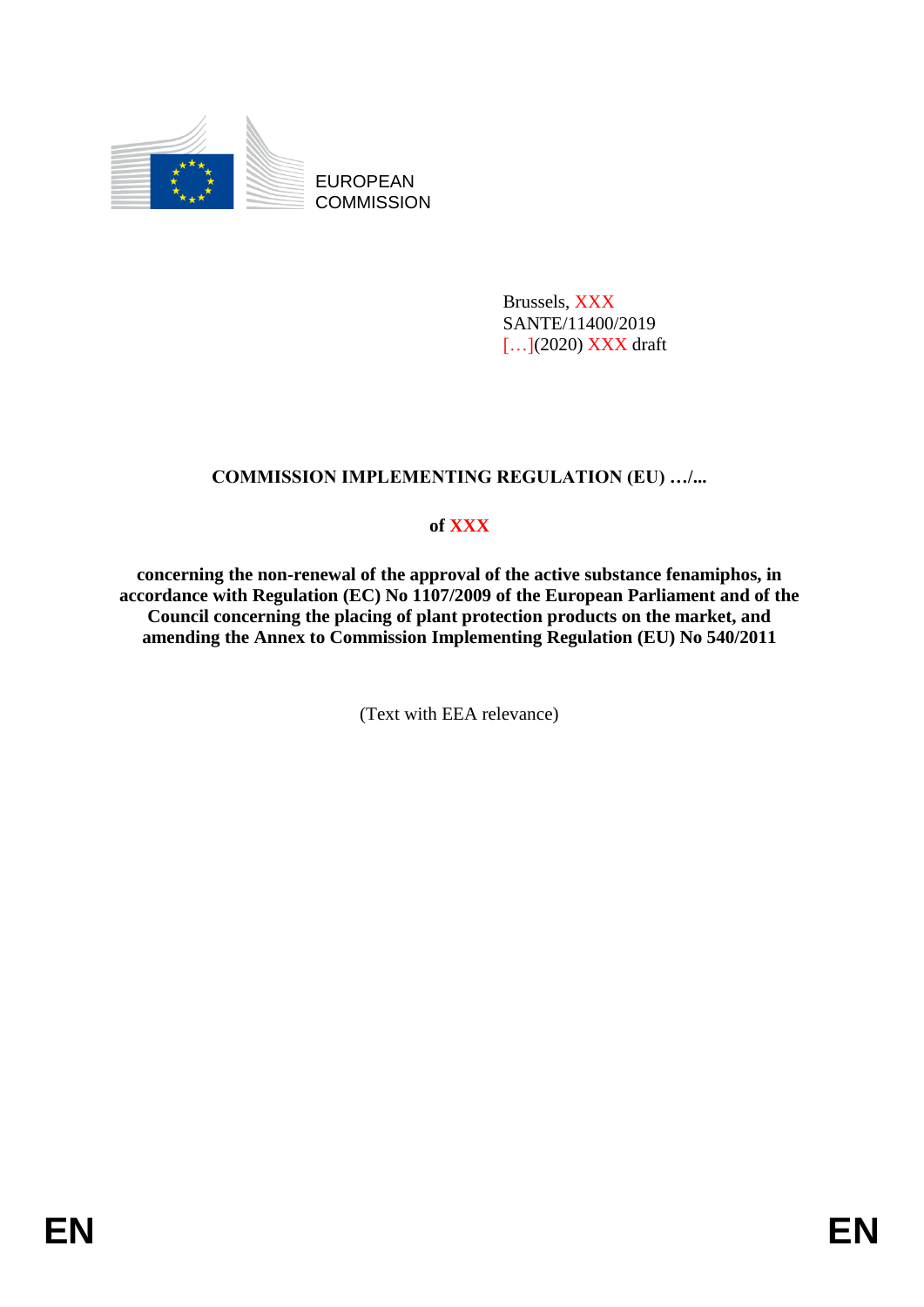## **COMMISSION IMPLEMENTING REGULATION (EU) …/...**

## **of XXX**

**concerning the non-renewal of the approval of the active substance fenamiphos, in accordance with Regulation (EC) No 1107/2009 of the European Parliament and of the Council concerning the placing of plant protection products on the market, and amending the Annex to Commission Implementing Regulation (EU) No 540/2011**

## (Text with EEA relevance)

#### THE EUROPEAN COMMISSION,

Having regard to the Treaty on the Functioning of the European Union,

Having regard to Regulation (EC) No 1107/2009 of the European Parliament and of the Council of 21 October 2009 concerning the placing of plant protection products on the market and repealing Council Directives  $79/117/EEC$  and  $91/414/EEC<sup>1</sup>$ , and in particular Article 20(1) and Article 78(2) thereof,

Whereas:

- (1) Commission Directive 2006/85/EC<sup>2</sup> included fenamiphos as an active substance in Annex I to Council Directive 91/414/EEC<sup>3</sup>.
- (2) Active substances included in Annex I to Directive 91/414/EEC are deemed to have been approved under Regulation (EC) No 1107/2009 and are listed in Part A of the Annex to Commission Implementing Regulation (EU) No 540/2011<sup>4</sup>.
- (3) The approval of the active substance fenamiphos, as set out in Part A of the Annex to Implementing Regulation (EU) No 540/2011, expires on 31 July 2020.
- (4) An application for the renewal of the approval of the active substance fenamiphos was submitted in accordance with Article 1 of Commission Implementing Regulation (EU) No 844/2012<sup>5</sup> within the time period provided for in that Article.
- (5) The applicant submitted the supplementary dossiers required in accordance with Article 6 of Implementing Regulation (EU) No 844/2012. The application was found to be complete by the rapporteur Member State.

 $\mathbf{1}$  $\frac{1}{2}$  OJ L 309, 24.11.2009, p. 1.

<sup>2</sup> Commission Directive 2006/85/EC of 23 October 2006 amending Council Directive 91/414/EEC to include fenamiphos and ethephon as active substances (OJ L 293, 24.10.2006, p. 3).

<sup>&</sup>lt;sup>3</sup> Council Directive 91/414/EEC of 15 July 1991 concerning the placing of plant protection products on the market (OJ L 230, 19.8.1991, p. 1).

<sup>&</sup>lt;sup>4</sup> Commission Implementing Regulation (EU) No 540/2011 of 25 May 2011 implementing Regulation (EC) No 1107/2009 of the European Parliament and of the Council as regards the list of approved active substances (OJ L 153, 11.6.2011, p. 1).

<sup>5</sup> Commission Implementing Regulation (EU) No 844/2012 of 18 September 2012 setting out the provisions necessary for the implementation of the renewal procedure for active substances, as provided for in Regulation (EC) No 1107/2009 of the European Parliament and of the Council concerning the placing of plant protection products on the market (OJ L 252, 19.9.2012, p. 26).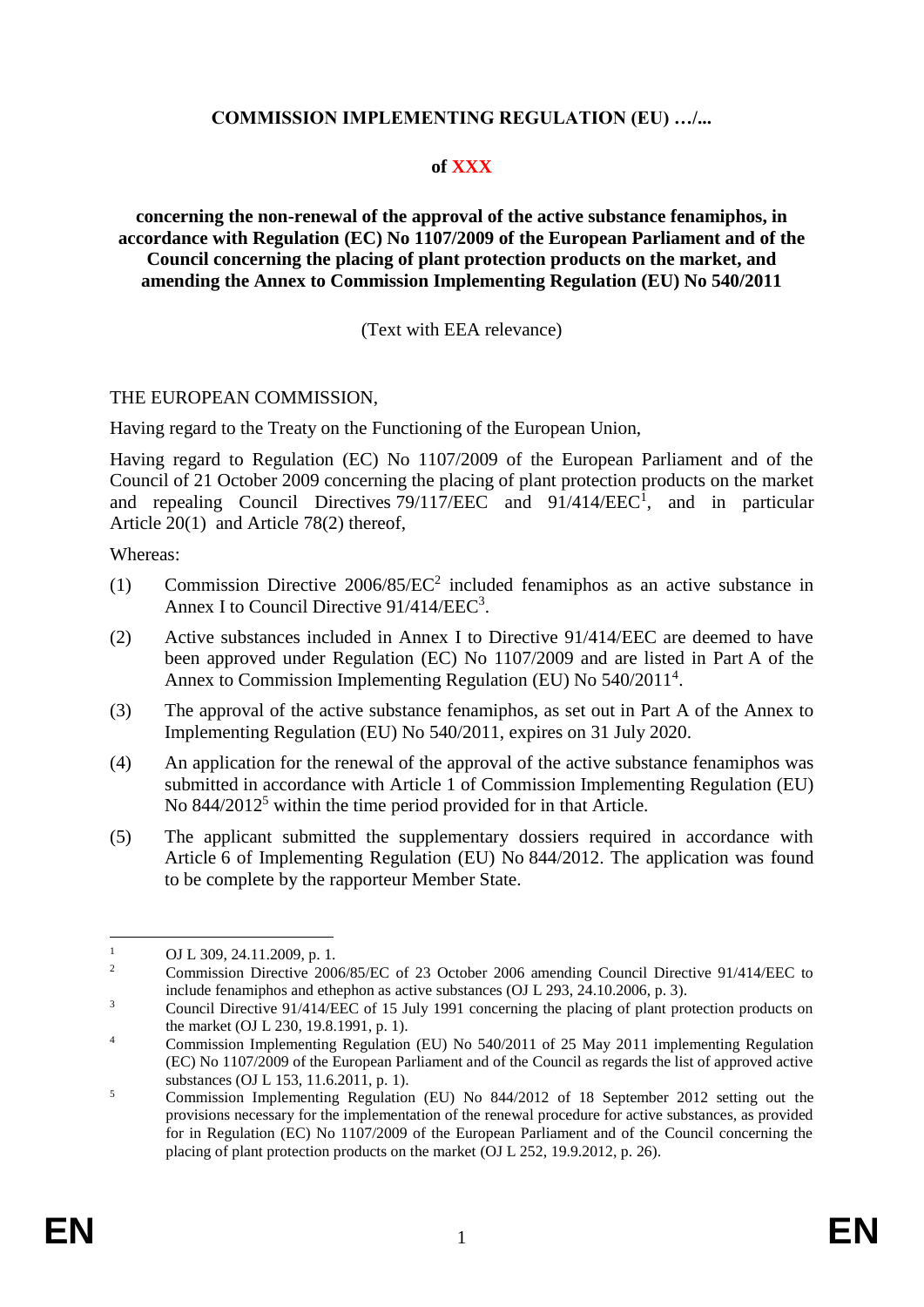- (6) The rapporteur Member State prepared a renewal assessment report in consultation with the co-rapporteur Member State and submitted it to the European Food Safety Authority ('the Authority') and the Commission on 2 October 2017.
- (7) The Authority made the supplementary summary dossier available to the public. The Authority also circulated the renewal assessment report to the applicants and to the Member States for comments and launched a public consultation on it. The Authority forwarded the comments received to the Commission.
- (8) On 10 December 2018, the Authority communicated to the Commission its conclusion<sup>6</sup> on whether fenamiphos can be expected to meet the approval criteria provided for in Article 4 of Regulation (EC) No 1107/2009.
- (9) The Authority identfied a number of concerns. In particular, the overall consumer risk assessment was considered to be provisional since the data package for metabolities M01 and M02 on genotoxicity was incomplete, leading to a provisional risk assessment residue definition for primary crops on which fenamiphos is intended to be used. However, even if the consumer risk assessment could not be finalised, an acute risk for consumers was identified for all the representative uses concerning fruiting vegetables.
- (10) Additionally, for the chronic intake consumer exposure, if the calculated maximum residue levels (MRLs) resulting from the available residue dataset submitted for the renewal process are used in the exposure assessment, the maximum theoretical daily intake (TMDI) would account for 172% of the acceptable daily intake (ADI).
- (11) Furthermore, as regards the remaining uses of the substance on ornamentals and nursery stock, given that those plants can be grown in rotation with food crops, an acute consumer risk deriving from these uses could not be excluded considering the possible uptake of residues in rotational crops.
- (12) Finally, the risk assessment to unique human metabolities could not be finalised since an in vitro comparative metabolism study was not submitted.
- (13) The Commission invited the applicant to submit its comments on the conclusion of the Authority. Furthermore, in accordance with the third subparagraph of Article 14(1) of Implementing Regulation (EU) No 844/2012, the Commission invited the applicant to submit comments on the renewal report. The applicant submitted its comments, which have been carefully examined.
- (14) However, despite the arguments put forward by the applicant, the concerns regarding the active substance could not be eliminated.
- (15) Consequently, it has not been established with respect to one or more representative uses of at least one plant protection product that the approval criteria provided for in Article 4 of Regulation (EC) No 1107/2009 are satisfied. It is therefore appropriate not to renew the approval of the active substance fenamiphos in accordance with Article 20(1)(b) of that Regulation.
- (16) Implementing Regulation (EU) No 540/2011 should therefore be amended accordingly.

 $\ddot{6}$ <sup>6</sup> EFSA (European Food Safety Authority) 2019. Conclusion on the peer review of the pesticide risk assessment of the active substance fenamiphos. EFSAJournal2019;17(1):5557,26pp. https://doi.org/10.2903/j.efsa.2019.5557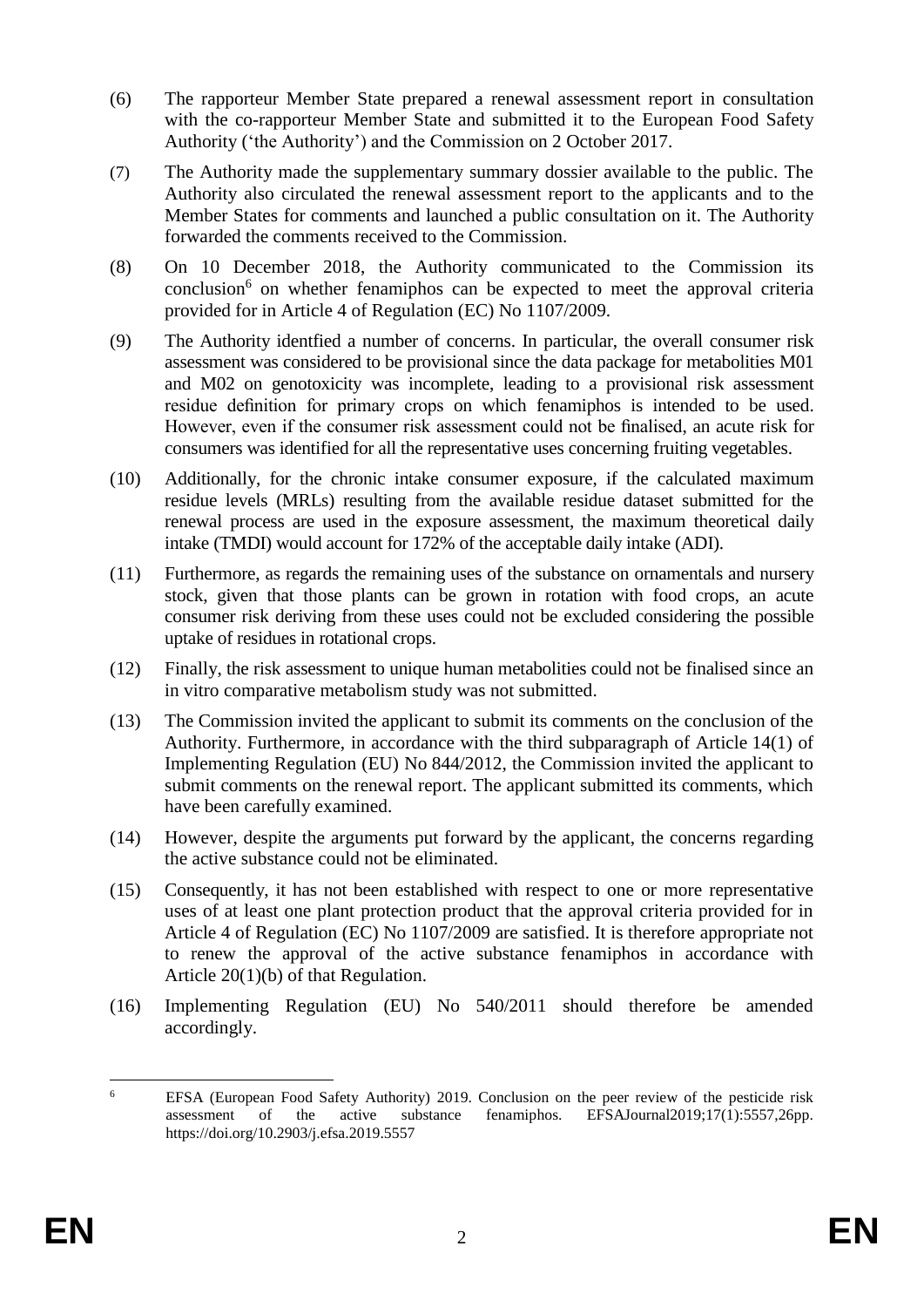- (17) Member States should be given sufficient time to withdraw authorisations for plant protection products containing fenamiphos.
- (18) For plant protection products containing fenamiphos, where Member States grant any grace period in accordance with Article 46 of Regulation (EC) No 1107/2009, that period should not exceed 12 months from the date of entry into force of this Regulation.
- (19) Commission Implementing Regulation (EU) 2019/707<sup>7</sup> extended the approval period of fenamiphos to 31/07/2020 in order to allow the renewal process to be completed before the expiry of the approval period of that substance. However, given that a decision on the non-renewal of the approval is being taken ahead of the expiry of that extended approval period, this Regulation should apply as soon as possible.
- (20) This Regulation does not prevent the submission of a further application for the approval of fenamiphos pursuant to Article 7 of Regulation (EC) No 1107/2009.
- (21) The measures provided for in this Regulation are in accordance with the opinion of the Standing Committee on Plants, Animals, Food and Feed,

HAS ADOPTED THIS REGULATION:

#### *Article 1 Non-renewal of the approval of the active substance*

The approval of the active substance fenamiphos is not renewed.

## *Article 2*

## *Amendment to Implementing Regulation (EU) No 540/2011*

In Part A of the Annex to Implementing Regulation (EU) No 540/2011, row 141, on fenamiphos, is deleted.

## *Article 3*

## *Transitional measures*

Member States shall withdraw authorisations for plant protection products containing fenamiphos as an active substance by [*Office of Publications please insert the date corresponding to 6 months from the date of entry into force*].

#### *Article 4 Grace period*

Any grace period granted by Member States in accordance with Article 46 of Regulation (EC) No 1107/2009 shall expire by *[Office of Publications please insert the date corresponding to 12 months from the date of entry into force]*.

<u>.</u>

<sup>7</sup> Commission Implementing Regulation (EU) 2019/707 of 7 May 2019 amending Implementing Regulation (EU) No 540/2011 as regards the extension of the approval periods of the active substances alpha-cypermethrin, beflubutamid, benalaxyl, benthiavalicarb, bifenazate, boscalid, bromoxynil, captan, cyazofamid, desmedipham, dimethoate, dimethomorph, diuron, ethephon, etoxazole, famoxadone, fenamiphos, flumioxazine, fluoxastrobin, folpet, foramsulfuron, formetanate, metalaxyl-m, methiocarb, metribuzin, milbemectin, Paecilomyces lilacinus strain 251, phenmedipham, phosmet, pirimiphosmethyl, propamocarb, prothioconazole, s-metolachlor and tebuconazole (OJ L 120, 8.5.2019, p. 16).